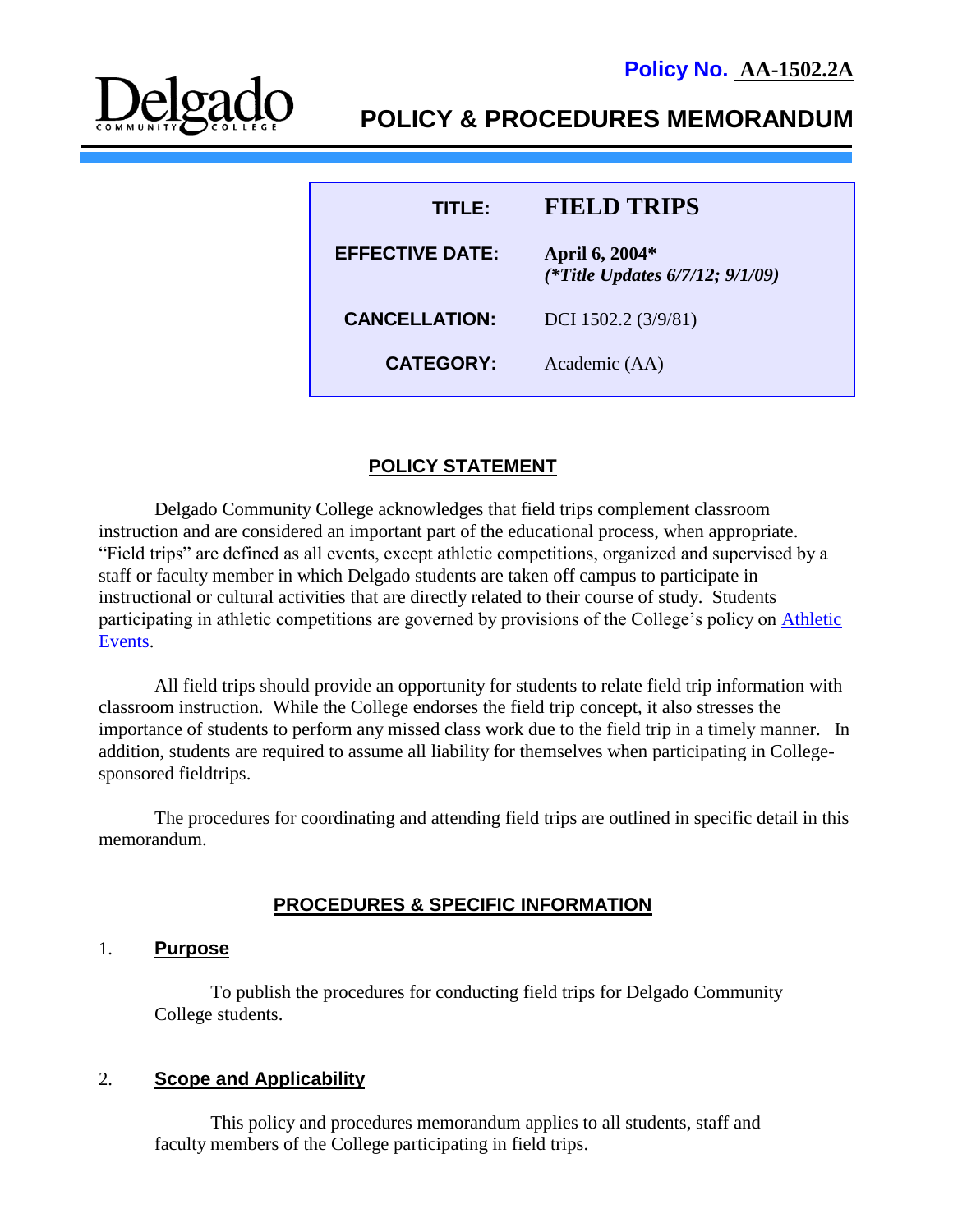### 3. **General Provisions**

- A. Field trip information must relate to classroom outcomes.
- B. If a student must miss other classes in order to participate in a field trip, it is his/her responsibility to make up all work covered during the absence.
- C. No student will be allowed to participate in a field trip sponsored by the College unless he/she has submitted a signed [Student Field Trip Waiver,](http://docushare3.dcc.edu/docushare/dsweb/Get/Document-885) Form 1502/001 (Attachment A) to the instructor prior to the field trip.
- D. To limit liability for the College, only students, faculty and staff are authorized to participate in College-sponsored field trips.
- E. Approval to conduct field trips must be obtained at least two (2) weeks prior to the scheduled event on a [Request for Field Trip,](http://docushare3.dcc.edu/docushare/dsweb/Get/Document-886) Form 1502/002 (Attachment B).
- F. Overnight field trips require special written approval of the Vice Chancellor for Academic Affairs prior to making arrangements for the trip.

## 4. **Responsibilities and Procedures**

- A. Each Student participating in a field trip must:
	- Advise instructors, as appropriate, of planned absence from class because of participating in a field trip;
	- Make up all class work covered during excused absence; and
	- Complete a [Student Field Trip Waiver,](http://docushare3.dcc.edu/docushare/dsweb/Get/Document-885) Form 1502/001 (Attachment A) prior to attending the field trip.
- B. A Faculty Member conducting the field trip must:
	- Ensure each student has submitted a signed **Student Field Trip Waiver**;
	- Complete a [Request for Field Trip,](http://docushare3.dcc.edu/docushare/dsweb/Get/Document-886) Form 1502/002 (Attachment B) and obtain signature approval of the Division Dean and the Vice Chancellor for Academic Affairs at least two (2) weeks prior to the event; and
	- For overnight field trips, obtain approval from the Vice Chancellor for Academic Affairs prior to making arrangements for the trip.